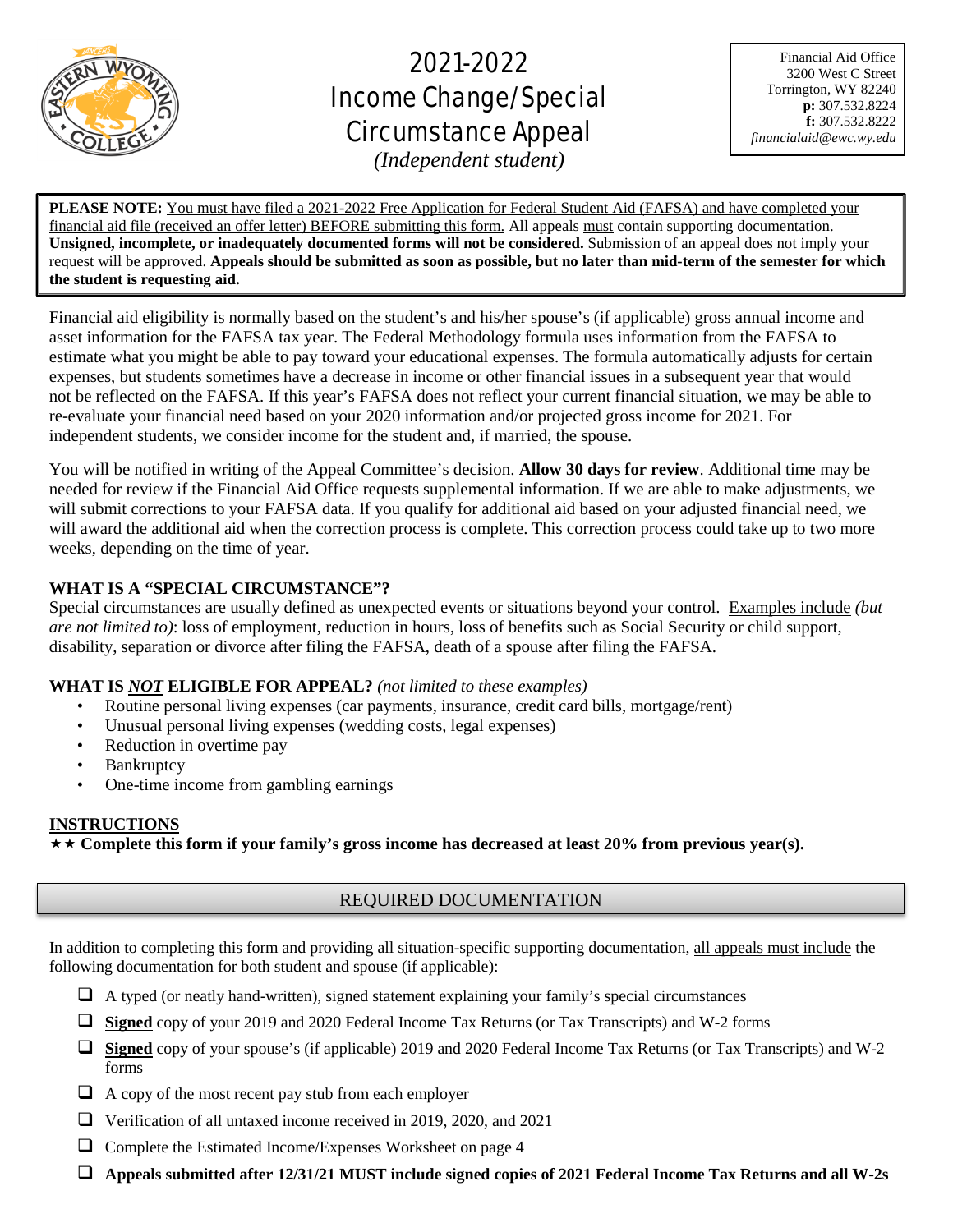### A: STUDENT INFORMATION

| Last Name                                  | <b>First Name</b> | M.I. | EWC Student ID Number            | Social Security Number (last four digits) |  |
|--------------------------------------------|-------------------|------|----------------------------------|-------------------------------------------|--|
| Mailing Address (include apartment number) |                   |      | E-mail Address                   |                                           |  |
| City, ST, Zip                              |                   |      | Phone Number (include area code) |                                           |  |

# B: REASON FOR SUBMITTING APPEAL *(check all that apply)*

## **A. Unemployment or reduction of hours or wages**

Student or spouse who worked in 2019 is now unemployed or has had work hours and/or wage rate reduced.

#### **Required documentation:**

- $\Box$  Copy of last pay stub(s) from previous employer(s)
- $\Box$  Copy of letter from employer on letterhead verifying the release from employment or reduction in hours/wages, the date the change became effective and the duration of the reduction if temporary
- $\Box$  Notice of eligibility or denial for unemployment benefits
- $\Box$  Copy of disability benefit statement if applicable

#### **B. Medical or dental expenses**

You or your spouse made payments for expenses not covered by insurance. Medical expenses *for which you received no insurance or other reimbursement* **must exceed 11% of the family's taxable income** in order to be considered.

#### **Required documentation:**

- □ Submit copies of receipts or billing statements showing amounts for which you received no insurance or other reimbursement, as well as documentation of payment
- Total medical expenses for which you received no insurance or other reimbursement(s): \$

## **C. Retirement**

Student or spouse who worked in 2019 has retired.

#### **Required documentation:**

- $\Box$  Copy of last pay stub(s) from previous employer(s)
- $\Box$  Copy of retirement benefit statement  $\Box$  Letter from previous employer on let
- Letter from previous employer on letterhead stating last date of employment

## **D. Death of spouse**

Spouse passed away after the FAFSA was filed.

#### **Required documentation:**

□ Copy of death certificate, obituary, or funeral program

### **E. Separation or divorce**

Student was married when the FAFSA was filed, but has now separated or divorced.

#### **Required documentation:**

 $\Box$  Court documentation verifying legal separation or divorce, or letter from attorney documenting that legal proceedings have begun

## **F. Reduction or loss of support or benefits**

Student or spouse received support or benefits in 2019 that have been terminated or reduced. Support or benefits may include: worker's compensation, unemployment benefits, child support, Social Security benefits, pensions, etc.

#### **Required documentation:**

- $\Box$  Last check stub or printout of benefit received
- □ Letter from agency on letterhead verifying the date and amount of benefit lost

## **G. One-time income**

Student or spouse received non-recurring income in 2019 from a pension, IRA, annuity, inheritance, settlement, etc.

#### **Required documentation:**

 $\Box$  Copy of form 1099 or other statement from paying agency showing the one-time income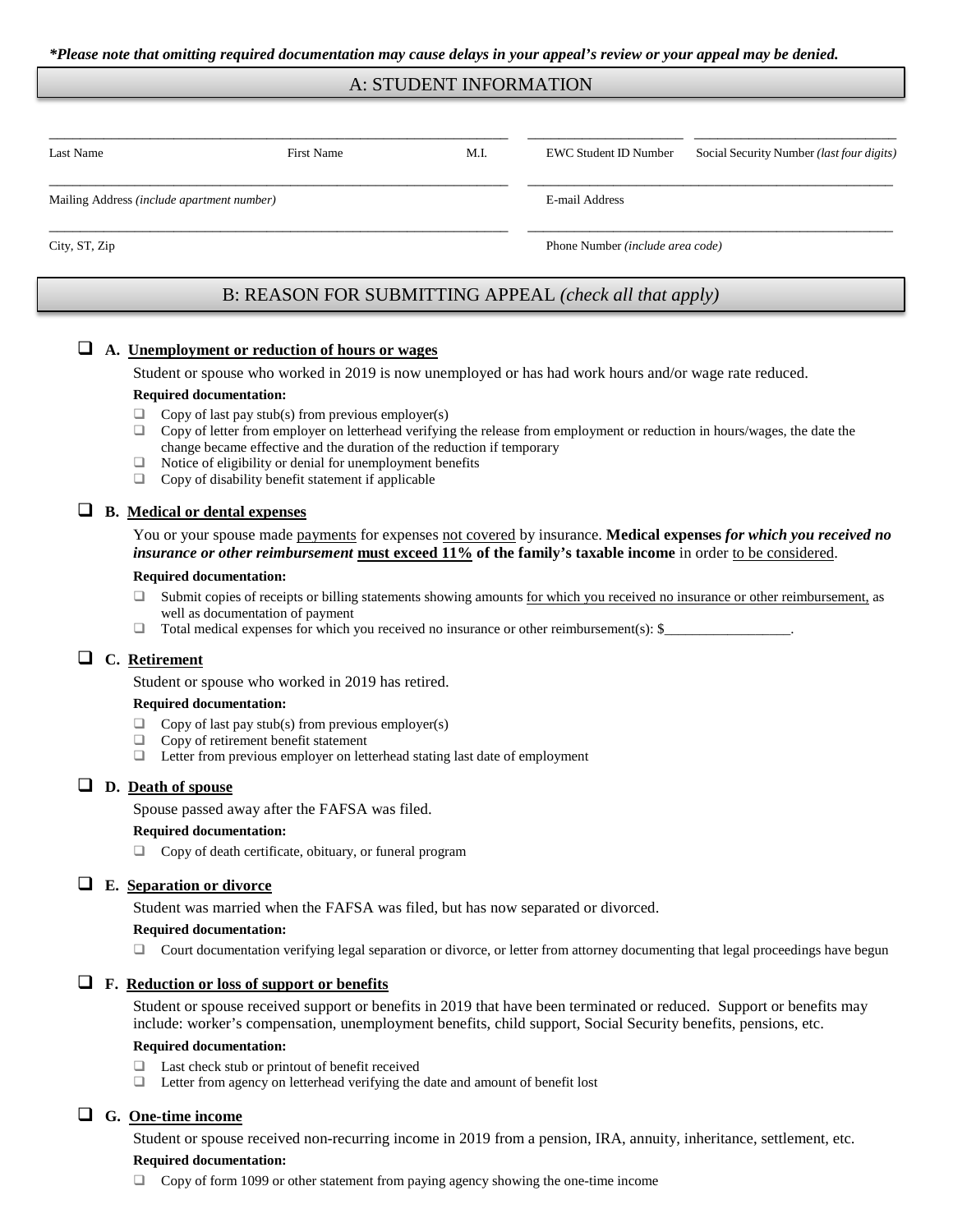Explain why the one-time income is not available for education expenses; include documentation.

## **H. Dislocated Worker/Displaced Homemaker**

Student/spouse is a Dislocated Worker if he/she is receiving unemployment benefits due to being laid off or losing a job and is unlikely to return to a previous occupation or was self-employed but is now unemployed due to economic conditions or natural disaster. A Displaced Homemaker is generally a person who previously provided unpaid services to the family (e.g. stay-at-home parent), is no longer supported by the spouse, is unemployed or underemployed, and is having trouble finding or upgrading employment.

#### **Required documentation:**

- $\Box$  Copy of letter from employer on letterhead verifying the release from employment or reduction in hours/wages, the date the change became effective and the duration of the reduction if temporary
- $\Box$  Notice of eligibility or denial for unemployment benefits

## **I. Other**

You or your spouse has other unusual circumstances not listed above.

#### **Required documentation:**

- $\Box$  Explain the circumstances in detail, including the impact on your ability to pay for your educational expenses  $\Box$  Attach supporting documentation of the circumstances
- Attach supporting documentation of the circumstances

# C: EXPLANATION OF SPECIAL CIRCUMSTANCES

Whose income decreased?

What date did the change in circumstance occur?  $\frac{1}{\sqrt{1-\frac{1}{2}}\sqrt{1-\frac{1}{2}}\sqrt{1-\frac{1}{2}}\sqrt{1-\frac{1}{2}}\sqrt{1-\frac{1}{2}}\sqrt{1-\frac{1}{2}}\sqrt{1-\frac{1}{2}}\sqrt{1-\frac{1}{2}}\sqrt{1-\frac{1}{2}}\sqrt{1-\frac{1}{2}}\sqrt{1-\frac{1}{2}}\sqrt{1-\frac{1}{2}}\sqrt{1-\frac{1}{2}}\sqrt{1-\frac{1}{2}}\sqrt{1-\frac{1}{2}}\sqrt$ 

**\*Explain below (or attach a typed, signed personal statement explaining), in as much detail as possible, why you are requesting a change in income. Please list dates that the changes occurred and how it impacted your income. You must provide appropriate documentation. Be as detailed as possible about the change in your circumstances.** 

\_\_\_\_\_\_\_\_\_\_\_\_\_\_\_\_\_\_\_\_\_\_\_\_\_\_\_\_\_\_\_\_\_\_\_\_\_\_\_\_\_\_\_\_\_\_\_\_\_\_\_\_\_\_\_\_\_\_\_\_\_\_\_\_\_\_\_\_\_\_\_\_\_\_\_\_\_\_\_\_\_\_\_\_\_\_\_\_\_\_\_\_\_\_\_\_\_\_\_\_\_\_\_\_\_\_\_\_

\_\_\_\_\_\_\_\_\_\_\_\_\_\_\_\_\_\_\_\_\_\_\_\_\_\_\_\_\_\_\_\_\_\_\_\_\_\_\_\_\_\_\_\_\_\_\_\_\_\_\_\_\_\_\_\_\_\_\_\_\_\_\_\_\_\_\_\_\_\_\_\_\_\_\_\_\_\_\_\_\_\_\_\_\_\_\_\_\_\_\_\_\_\_\_\_\_\_\_\_\_\_\_\_\_\_\_\_

\_\_\_\_\_\_\_\_\_\_\_\_\_\_\_\_\_\_\_\_\_\_\_\_\_\_\_\_\_\_\_\_\_\_\_\_\_\_\_\_\_\_\_\_\_\_\_\_\_\_\_\_\_\_\_\_\_\_\_\_\_\_\_\_\_\_\_\_\_\_\_\_\_\_\_\_\_\_\_\_\_\_\_\_\_\_\_\_\_\_\_\_\_\_\_\_\_\_\_\_\_\_\_\_\_\_\_\_

\_\_\_\_\_\_\_\_\_\_\_\_\_\_\_\_\_\_\_\_\_\_\_\_\_\_\_\_\_\_\_\_\_\_\_\_\_\_\_\_\_\_\_\_\_\_\_\_\_\_\_\_\_\_\_\_\_\_\_\_\_\_\_\_\_\_\_\_\_\_\_\_\_\_\_\_\_\_\_\_\_\_\_\_\_\_\_\_\_\_\_\_\_\_\_\_\_\_\_\_\_\_\_\_\_\_\_\_

\_\_\_\_\_\_\_\_\_\_\_\_\_\_\_\_\_\_\_\_\_\_\_\_\_\_\_\_\_\_\_\_\_\_\_\_\_\_\_\_\_\_\_\_\_\_\_\_\_\_\_\_\_\_\_\_\_\_\_\_\_\_\_\_\_\_\_\_\_\_\_\_\_\_\_\_\_\_\_\_\_\_\_\_\_\_\_\_\_\_\_\_\_\_\_\_\_\_\_\_\_\_\_\_\_\_\_\_

\_\_\_\_\_\_\_\_\_\_\_\_\_\_\_\_\_\_\_\_\_\_\_\_\_\_\_\_\_\_\_\_\_\_\_\_\_\_\_\_\_\_\_\_\_\_\_\_\_\_\_\_\_\_\_\_\_\_\_\_\_\_\_\_\_\_\_\_\_\_\_\_\_\_\_\_\_\_\_\_\_\_\_\_\_\_\_\_\_\_\_\_\_\_\_\_\_\_\_\_\_\_\_\_\_\_\_\_

\_\_\_\_\_\_\_\_\_\_\_\_\_\_\_\_\_\_\_\_\_\_\_\_\_\_\_\_\_\_\_\_\_\_\_\_\_\_\_\_\_\_\_\_\_\_\_\_\_\_\_\_\_\_\_\_\_\_\_\_\_\_\_\_\_\_\_\_\_\_\_\_\_\_\_\_\_\_\_\_\_\_\_\_\_\_\_\_\_\_\_\_\_\_\_\_\_\_\_\_\_\_\_\_\_\_\_\_

\_\_\_\_\_\_\_\_\_\_\_\_\_\_\_\_\_\_\_\_\_\_\_\_\_\_\_\_\_\_\_\_\_\_\_\_\_\_\_\_\_\_\_\_\_\_\_\_\_\_\_\_\_\_\_\_\_\_\_\_\_\_\_\_\_\_\_\_\_\_\_\_\_\_\_\_\_\_\_\_\_\_\_\_\_\_\_\_\_\_\_\_\_\_\_\_\_\_\_\_\_\_\_\_\_\_\_\_

\_\_\_\_\_\_\_\_\_\_\_\_\_\_\_\_\_\_\_\_\_\_\_\_\_\_\_\_\_\_\_\_\_\_\_\_\_\_\_\_\_\_\_\_\_\_\_\_\_\_\_\_\_\_\_\_\_\_\_\_\_\_\_\_\_\_\_\_\_\_\_\_\_\_\_\_\_\_\_\_\_\_\_\_\_\_\_\_\_\_\_\_\_\_\_\_\_\_\_\_\_\_\_\_\_\_\_\_

\_\_\_\_\_\_\_\_\_\_\_\_\_\_\_\_\_\_\_\_\_\_\_\_\_\_\_\_\_\_\_\_\_\_\_\_\_\_\_\_\_\_\_\_\_\_\_\_\_\_\_\_\_\_\_\_\_\_\_\_\_\_\_\_\_\_\_\_\_\_\_\_\_\_\_\_\_\_\_\_\_\_\_\_\_\_\_\_\_\_\_\_\_\_\_\_\_\_\_\_\_\_\_\_\_\_\_\_

\_\_\_\_\_\_\_\_\_\_\_\_\_\_\_\_\_\_\_\_\_\_\_\_\_\_\_\_\_\_\_\_\_\_\_\_\_\_\_\_\_\_\_\_\_\_\_\_\_\_\_\_\_\_\_\_\_\_\_\_\_\_\_\_\_\_\_\_\_\_\_\_\_\_\_\_\_\_\_\_\_\_\_\_\_\_\_\_\_\_\_\_\_\_\_\_\_\_\_\_\_\_\_\_\_\_\_\_

\_\_\_\_\_\_\_\_\_\_\_\_\_\_\_\_\_\_\_\_\_\_\_\_\_\_\_\_\_\_\_\_\_\_\_\_\_\_\_\_\_\_\_\_\_\_\_\_\_\_\_\_\_\_\_\_\_\_\_\_\_\_\_\_\_\_\_\_\_\_\_\_\_\_\_\_\_\_\_\_\_\_\_\_\_\_\_\_\_\_\_\_\_\_\_\_\_\_\_\_\_\_\_\_\_\_\_\_

\_\_\_\_\_\_\_\_\_\_\_\_\_\_\_\_\_\_\_\_\_\_\_\_\_\_\_\_\_\_\_\_\_\_\_\_\_\_\_\_\_\_\_\_\_\_\_\_\_\_\_\_\_\_\_\_\_\_\_\_\_\_\_\_\_\_\_\_\_\_\_\_\_\_\_\_\_\_\_\_\_\_\_\_\_\_\_\_\_\_\_\_\_\_\_\_\_\_\_\_\_\_\_\_\_\_\_\_

\_\_\_\_\_\_\_\_\_\_\_\_\_\_\_\_\_\_\_\_\_\_\_\_\_\_\_\_\_\_\_\_\_\_\_\_\_\_\_\_\_\_\_\_\_\_\_\_\_\_\_\_\_\_\_\_\_\_\_\_\_\_\_\_\_\_\_\_\_\_\_\_\_\_\_\_\_\_\_\_\_\_\_\_\_\_\_\_\_\_\_\_\_\_\_\_\_\_\_\_\_\_\_\_\_\_\_\_

\_\_\_\_\_\_\_\_\_\_\_\_\_\_\_\_\_\_\_\_\_\_\_\_\_\_\_\_\_\_\_\_\_\_\_\_\_\_\_\_\_\_\_\_\_\_\_\_\_\_\_\_\_\_\_\_\_\_\_\_\_\_\_\_\_\_\_\_\_\_\_\_\_\_\_\_\_\_\_\_\_\_\_\_\_\_\_\_\_\_\_\_\_\_\_\_\_\_\_\_\_\_\_\_\_\_\_\_

\_\_\_\_\_\_\_\_\_\_\_\_\_\_\_\_\_\_\_\_\_\_\_\_\_\_\_\_\_\_\_\_\_\_\_\_\_\_\_\_\_\_\_\_\_\_\_\_\_\_\_\_\_\_\_\_\_\_\_\_\_\_\_\_\_\_\_\_\_\_\_\_\_\_\_\_\_\_\_\_\_\_\_\_\_\_\_\_\_\_\_\_\_\_\_\_\_\_\_\_\_\_\_\_\_\_\_\_

\_\_\_\_\_\_\_\_\_\_\_\_\_\_\_\_\_\_\_\_\_\_\_\_\_\_\_\_\_\_\_\_\_\_\_\_\_\_\_\_\_\_\_\_\_\_\_\_\_\_\_\_\_\_\_\_\_\_\_\_\_\_\_\_\_\_\_\_\_\_\_\_\_\_\_\_\_\_\_\_\_\_\_\_\_\_\_\_\_\_\_\_\_\_\_\_\_\_\_\_\_\_\_\_\_\_\_\_

\_\_\_\_\_\_\_\_\_\_\_\_\_\_\_\_\_\_\_\_\_\_\_\_\_\_\_\_\_\_\_\_\_\_\_\_\_\_\_\_\_\_\_\_\_\_\_\_\_\_\_\_\_\_\_\_\_\_\_\_\_\_\_\_\_\_\_\_\_\_\_\_\_\_\_\_\_\_\_\_\_\_\_\_\_\_\_\_\_\_\_\_\_\_\_\_\_\_\_\_\_\_\_\_\_\_\_\_